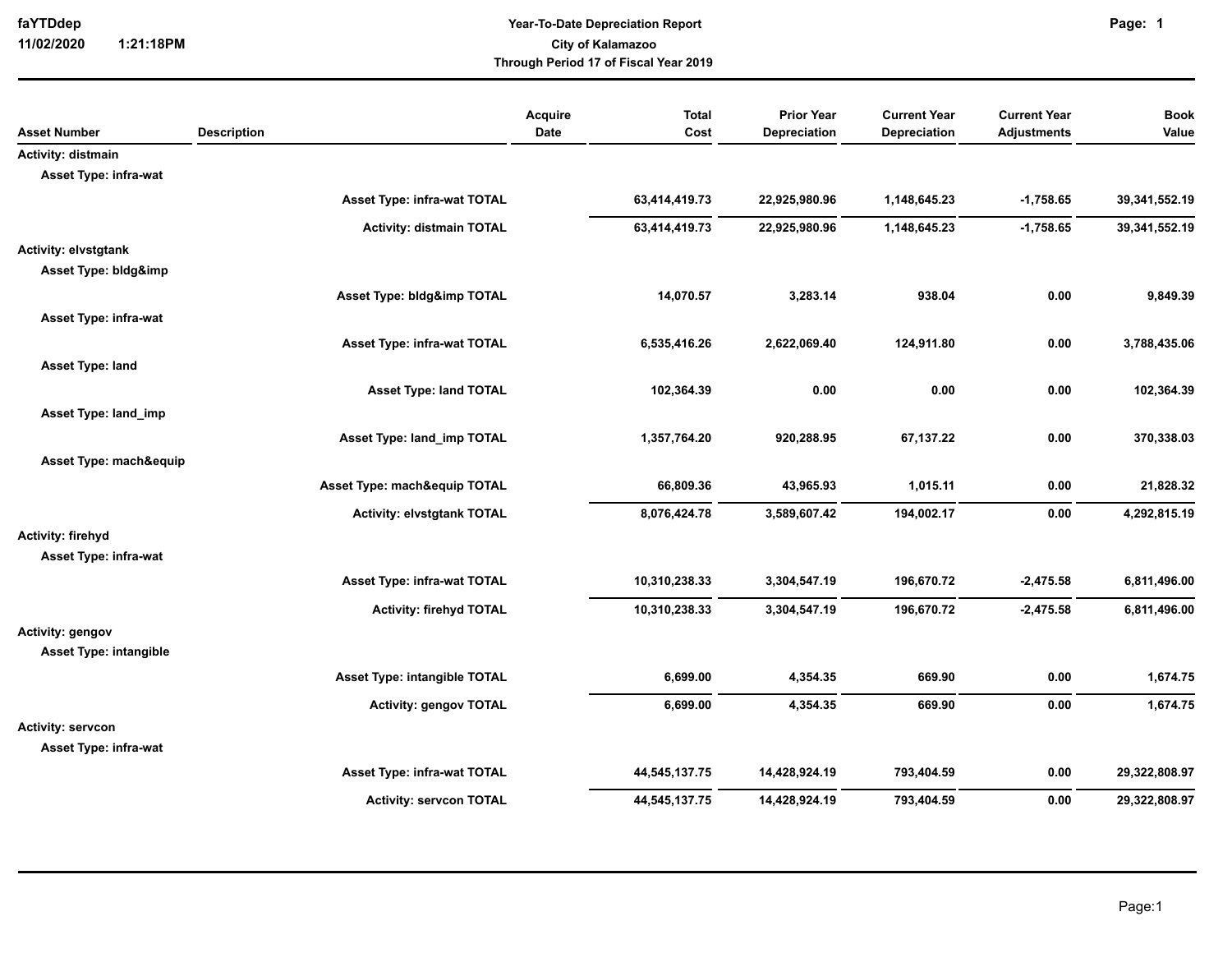**11/02/2020 1:21:18PM**

## **Year-To-Date Depreciation Report faYTDdep Page: City of Kalamazoo Through Period 17 of Fiscal Year 2019**

|                                   | Acquire                                                                           | <b>Total</b>                                                                                                                                                                       | <b>Prior Year</b>                                                                         | <b>Current Year</b>                                                                       | <b>Current Year</b>                                                          | <b>Book</b>                                                        |
|-----------------------------------|-----------------------------------------------------------------------------------|------------------------------------------------------------------------------------------------------------------------------------------------------------------------------------|-------------------------------------------------------------------------------------------|-------------------------------------------------------------------------------------------|------------------------------------------------------------------------------|--------------------------------------------------------------------|
|                                   |                                                                                   |                                                                                                                                                                                    |                                                                                           |                                                                                           |                                                                              | Value                                                              |
|                                   |                                                                                   |                                                                                                                                                                                    |                                                                                           |                                                                                           |                                                                              |                                                                    |
|                                   |                                                                                   |                                                                                                                                                                                    |                                                                                           |                                                                                           |                                                                              |                                                                    |
|                                   |                                                                                   |                                                                                                                                                                                    |                                                                                           |                                                                                           |                                                                              | 7,243,798.73                                                       |
| <b>Activity: transmains TOTAL</b> |                                                                                   | 11,952,357.60                                                                                                                                                                      | 4,479,643.26                                                                              | 228,915.61                                                                                | 0.00                                                                         | 7,243,798.73                                                       |
|                                   |                                                                                   |                                                                                                                                                                                    |                                                                                           |                                                                                           |                                                                              |                                                                    |
|                                   |                                                                                   |                                                                                                                                                                                    |                                                                                           |                                                                                           |                                                                              |                                                                    |
| Asset Type: bldg&imp TOTAL        |                                                                                   | 11,797.90                                                                                                                                                                          | 1,179.79                                                                                  | 786.53                                                                                    | 0.00                                                                         | 9,831.58                                                           |
|                                   |                                                                                   |                                                                                                                                                                                    |                                                                                           |                                                                                           |                                                                              |                                                                    |
|                                   |                                                                                   |                                                                                                                                                                                    |                                                                                           |                                                                                           |                                                                              | 0.00                                                               |
|                                   |                                                                                   |                                                                                                                                                                                    |                                                                                           |                                                                                           |                                                                              |                                                                    |
|                                   |                                                                                   |                                                                                                                                                                                    |                                                                                           |                                                                                           |                                                                              |                                                                    |
|                                   |                                                                                   |                                                                                                                                                                                    |                                                                                           |                                                                                           |                                                                              | 6,331.95                                                           |
| <b>Activity: watadmin TOTAL</b>   |                                                                                   | 218,894.11                                                                                                                                                                         | 197,722.75                                                                                | 5,007.83                                                                                  | 0.00                                                                         | 16,163.53                                                          |
|                                   |                                                                                   |                                                                                                                                                                                    |                                                                                           |                                                                                           |                                                                              |                                                                    |
|                                   |                                                                                   |                                                                                                                                                                                    |                                                                                           |                                                                                           |                                                                              |                                                                    |
| Asset Type: bldg&imp TOTAL        |                                                                                   | 5,445,827.97                                                                                                                                                                       | 2,794,358.55                                                                              | 123,166.98                                                                                | 0.00                                                                         | 2,528,302.44                                                       |
|                                   |                                                                                   |                                                                                                                                                                                    |                                                                                           |                                                                                           |                                                                              |                                                                    |
|                                   |                                                                                   |                                                                                                                                                                                    |                                                                                           |                                                                                           |                                                                              | 91,804.78                                                          |
|                                   |                                                                                   |                                                                                                                                                                                    |                                                                                           |                                                                                           |                                                                              |                                                                    |
|                                   |                                                                                   |                                                                                                                                                                                    |                                                                                           |                                                                                           |                                                                              | 26,190.32                                                          |
|                                   |                                                                                   |                                                                                                                                                                                    |                                                                                           |                                                                                           |                                                                              |                                                                    |
|                                   |                                                                                   |                                                                                                                                                                                    |                                                                                           |                                                                                           |                                                                              |                                                                    |
|                                   |                                                                                   |                                                                                                                                                                                    |                                                                                           |                                                                                           |                                                                              | 319,728.28                                                         |
|                                   |                                                                                   |                                                                                                                                                                                    |                                                                                           |                                                                                           |                                                                              |                                                                    |
| Asset Type: land_imp TOTAL        |                                                                                   | 698,734.50                                                                                                                                                                         | 599,864.01                                                                                | 15,843.07                                                                                 | 0.00                                                                         | 83,027.42                                                          |
| Asset Type: mach&equip            |                                                                                   |                                                                                                                                                                                    |                                                                                           |                                                                                           |                                                                              |                                                                    |
| Asset Type: mach&equip TOTAL      |                                                                                   | 3,207,083.78                                                                                                                                                                       | 1,882,692.20                                                                              | 72,826.72                                                                                 | 0.00                                                                         | 1,251,564.86                                                       |
|                                   |                                                                                   |                                                                                                                                                                                    |                                                                                           |                                                                                           |                                                                              |                                                                    |
|                                   |                                                                                   | 550,717.28                                                                                                                                                                         | 546,179.62                                                                                | 1,815.07                                                                                  | 0.00                                                                         | 2,722.59                                                           |
|                                   |                                                                                   |                                                                                                                                                                                    |                                                                                           |                                                                                           |                                                                              |                                                                    |
|                                   | <b>Description</b><br>Asset Type: infra-wat TOTAL<br>Asset Type: office-f&e TOTAL | <b>Date</b><br><b>Asset Type: intangible TOTAL</b><br>Asset Type: office-f&e TOTAL<br>Asset Type: infra-wat TOTAL<br>Asset Type: intangible TOTAL<br><b>Asset Type: land TOTAL</b> | Cost<br>11,952,357.60<br>172,430.71<br>34,665.50<br>99,825.36<br>194,535.39<br>319,728.28 | Depreciation<br>4,479,643.26<br>172,430.71<br>24,112.25<br>7,915.50<br>164,936.52<br>0.00 | Depreciation<br>228,915.61<br>0.00<br>4,221.30<br>105.08<br>3,408.55<br>0.00 | <b>Adjustments</b><br>0.00<br>0.00<br>0.00<br>0.00<br>0.00<br>0.00 |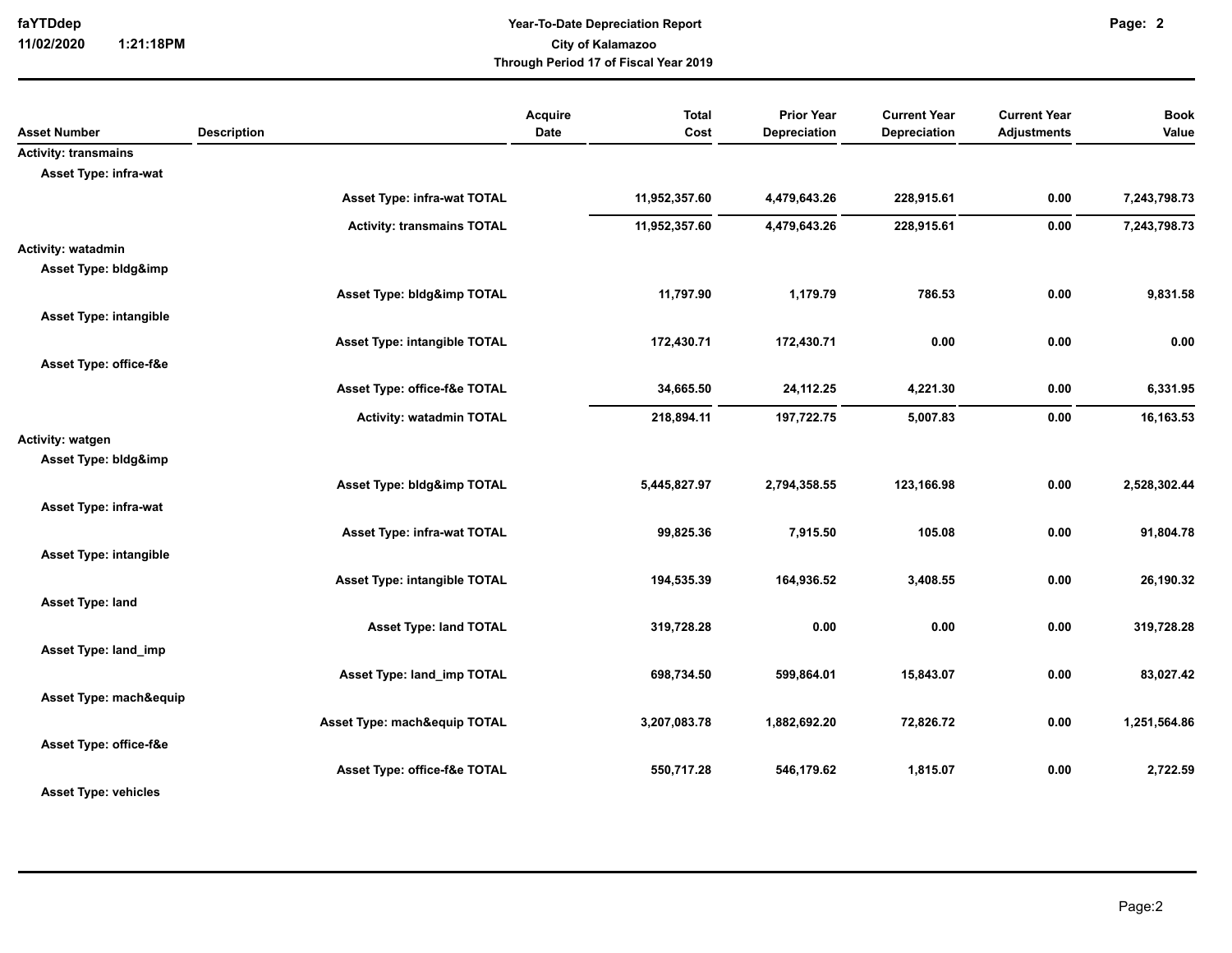**11/02/2020 1:21:18PM**

## **Year-To-Date Depreciation Report faYTDdep Page: City of Kalamazoo Through Period 17 of Fiscal Year 2019**

|                               |                                     | Acquire | <b>Total</b>     | <b>Prior Year</b> | <b>Current Year</b> | <b>Current Year</b> | <b>Book</b>   |
|-------------------------------|-------------------------------------|---------|------------------|-------------------|---------------------|---------------------|---------------|
| <b>Asset Number</b>           | <b>Description</b>                  | Date    | Cost             | Depreciation      | <b>Depreciation</b> | <b>Adjustments</b>  | Value         |
| Activity: watgen (Continued)  |                                     |         |                  |                   |                     |                     |               |
|                               | <b>Asset Type: vehicles TOTAL</b>   |         | 2,543,286.13     | 1,352,764.35      | 87,849.79           | $-72,293.00$        | 1,174,964.99  |
|                               | <b>Activity: watgen TOTAL</b>       |         | 13,059,738.69    | 7,348,710.75      | 305,015.26          | $-72,293.00$        | 5,478,305.68  |
| <b>Activity: watmeter</b>     |                                     |         |                  |                   |                     |                     |               |
| Asset Type: infra-wat         |                                     |         |                  |                   |                     |                     |               |
|                               | Asset Type: infra-wat TOTAL         |         | 8,847,696.16     | 6,004,804.78      | 322,522.32          | 0.00                | 2,520,369.06  |
| Asset Type: mach&equip        |                                     |         |                  |                   |                     |                     |               |
|                               | Asset Type: mach&equip TOTAL        |         | 39,158.13        | 27,009.63         | 613.40              | 0.00                | 11,535.10     |
|                               | <b>Activity: watmeter TOTAL</b>     |         | 8,886,854.29     | 6,031,814.41      | 323, 135.72         | 0.00                | 2,531,904.16  |
| <b>Activity: watpump</b>      |                                     |         |                  |                   |                     |                     |               |
| Asset Type: bldg&imp          |                                     |         |                  |                   |                     |                     |               |
|                               | Asset Type: bldg&imp TOTAL          |         | 16,017,966.25    | 6,786,300.22      | 306,761.44          | 0.00                | 8,924,904.59  |
| Asset Type: infra-wat         |                                     |         |                  |                   |                     |                     |               |
|                               | <b>Asset Type: infra-wat TOTAL</b>  |         | 1,855,992.60     | 505,678.89        | 28,402.90           | 0.00                | 1,321,910.81  |
| <b>Asset Type: intangible</b> |                                     |         |                  |                   |                     |                     |               |
|                               | <b>Asset Type: intangible TOTAL</b> |         | 17,465.97        | 17,465.97         | 0.00                | 0.00                | 0.00          |
| Asset Type: land              |                                     |         |                  |                   |                     |                     |               |
|                               | <b>Asset Type: land TOTAL</b>       |         | 2,195,137.19     | 0.00              | 0.00                | 0.00                | 2,195,137.19  |
| Asset Type: land_imp          |                                     |         |                  |                   |                     |                     |               |
|                               |                                     |         |                  |                   |                     |                     |               |
|                               | Asset Type: land_imp TOTAL          |         | 3,532,825.64     | 3,379,878.94      | 22,525.40           | 0.00                | 130,421.30    |
| Asset Type: mach&equip        |                                     |         |                  |                   |                     |                     |               |
|                               | Asset Type: mach&equip TOTAL        |         | 10,332,977.51    | 8,171,892.31      | 166,751.50          | 0.00                | 1,994,333.70  |
| Asset Type: office-f&e        |                                     |         |                  |                   |                     |                     |               |
|                               | Asset Type: office-f&e TOTAL        |         | 159,265.30       | 159,265.30        | 0.00                | 0.00                | 0.00          |
|                               | <b>Activity: watpump TOTAL</b>      |         | 34, 111, 630. 46 | 19,020,481.63     | 524,441.24          | 0.00                | 14,566,707.59 |
| Activity: wwr-28              |                                     |         |                  |                   |                     |                     |               |
| <b>Asset Type: vehicles</b>   |                                     |         |                  |                   |                     |                     |               |
|                               | <b>Asset Type: vehicles TOTAL</b>   |         | 72,937.00        | 72,937.00         | 0.00                | 0.00                | 0.00          |
|                               |                                     |         |                  |                   |                     |                     |               |